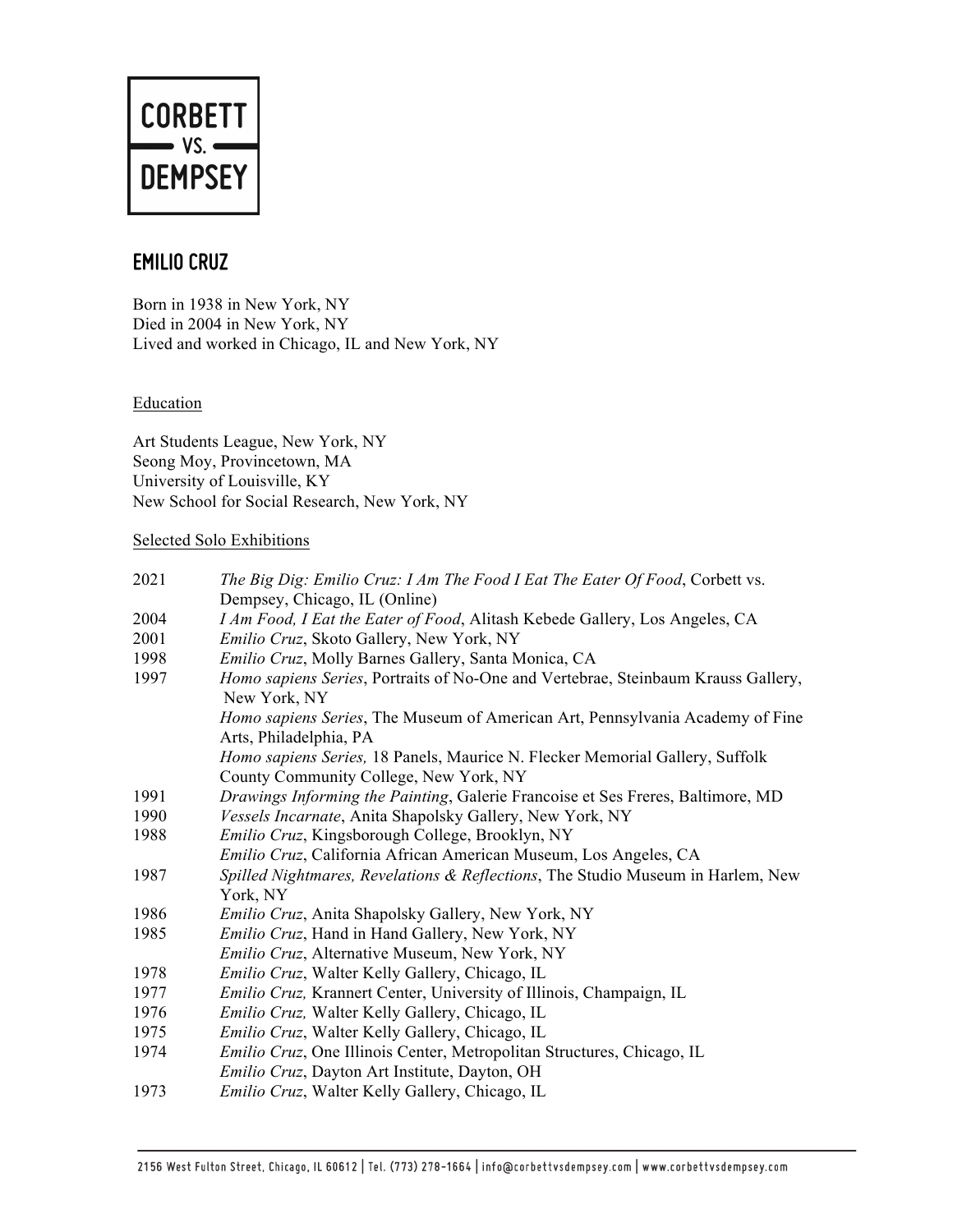

- 1969 *Emilio Cruz*, Loretto Hilton Gallery, Webster College, MO
- 1965 Emilio Cruz, Zabriskie Gallery, Provincetown, MA
- 1963 Emilio Cruz, Zabriskie Gallery, New York, NY

## Selected Group Exhibitions

| 2017      | Inventing Downtown: Artist Run Galleries in New York City, 1952 - 1965, Grey Art<br>Gallery, New York, NY                                                                                                                                         |
|-----------|---------------------------------------------------------------------------------------------------------------------------------------------------------------------------------------------------------------------------------------------------|
|           | The Freedom Principal: Experiments in Art and Music, 1965 to Now, Institute of<br>Contemporary Art, Philadelphia, PA                                                                                                                              |
| 2016      | Modern Heroics: 75 Years of African-American Expressionism at the Newark<br>Museum, Newark Museum, Newark, NJ                                                                                                                                     |
| 2015      | The Freedom Principal: Experiments in Art and Music, 1965 to Now, Museum of<br>Contemporary Art, Chicago, IL                                                                                                                                      |
| 2013      | Pioneers from Provincetown: The Roots of Figurative Expressionism, The<br>Provincetown Art Museum, Provincetown, MA                                                                                                                               |
| 2008-2011 | Modern Masters, The Smithsonian American Art Museum, Washington, DC                                                                                                                                                                               |
| 2008      | Paper Trail II: Passing Through Clouds, curated by Odili Donald Odita, Herbert and<br>Mildred Lee Gallery, Brandeis University, Waltham, MA                                                                                                       |
| 2003      | Living with Art, Modern and Contemporary African American Art from the<br>Collection of Alitash Kebede, The Gallery of Contemporary Art, University of                                                                                            |
|           | Colorado, Colorado Springs, CO                                                                                                                                                                                                                    |
| 2000      | Frere, New York Independent Art Fair, New York, NY                                                                                                                                                                                                |
| 1999      | Alchemy of the Sixties, The Rose Art Museum Brandeis University, Waltham, MA                                                                                                                                                                      |
|           | African American Art @ 2000: Public Voices/Private Visions, Rockland Center for<br>the Arts, West Nyack, NY                                                                                                                                       |
|           | Slave Roots: The Long Memory, Kenkeleba Gallery, New York, NY                                                                                                                                                                                     |
|           | Dialectia, New York, NY                                                                                                                                                                                                                           |
| 1998      | Gifts for a New Century, The Parrish Art Museum, Southampton, NY                                                                                                                                                                                  |
| 1997      | Salon de Dibujo de Santo Domingo, Museo de Arte Moderno de Santo Domingo                                                                                                                                                                          |
| 1996      | Four Collectors, The Century Association, New York, NY                                                                                                                                                                                            |
|           | Wheel of Fortune, Artists Interpret the Tarot, Lombard/Fried Fine Arts, New York,                                                                                                                                                                 |
|           | $\ensuremath{\text{NY}}$                                                                                                                                                                                                                          |
| 1995      | Body Language, Jamaica Arts Center, Jamaica, NY                                                                                                                                                                                                   |
|           | Face to Face, Artists on Artists, Gallery Swan, New York, NY                                                                                                                                                                                      |
|           | Serial Histories, Lombard/Fried Fine Arts, New York, NY                                                                                                                                                                                           |
|           | New York University Faculty Show in Two Parts, Apex Gallery, New York, NY                                                                                                                                                                         |
| 1993      | Ciphers of Identify, Fine Arts Gallery, University of Maryland, Baltimore, MD<br>(traveled to Ronald Feldman Fine Arts, New York, NY; University of South Florida,<br>Tampa Bay, FL; University of California, Irvine, CA; New Orleans Center for |
|           | Contemporary Arts, New Orleans, LA; Kansas City Art Institute, Kansas City, MO)<br>Emilio Cruz and Kathy Acker, Two Person Exhibition, Galerie Fracois et Ses Freres,<br>Baltimore, MD                                                            |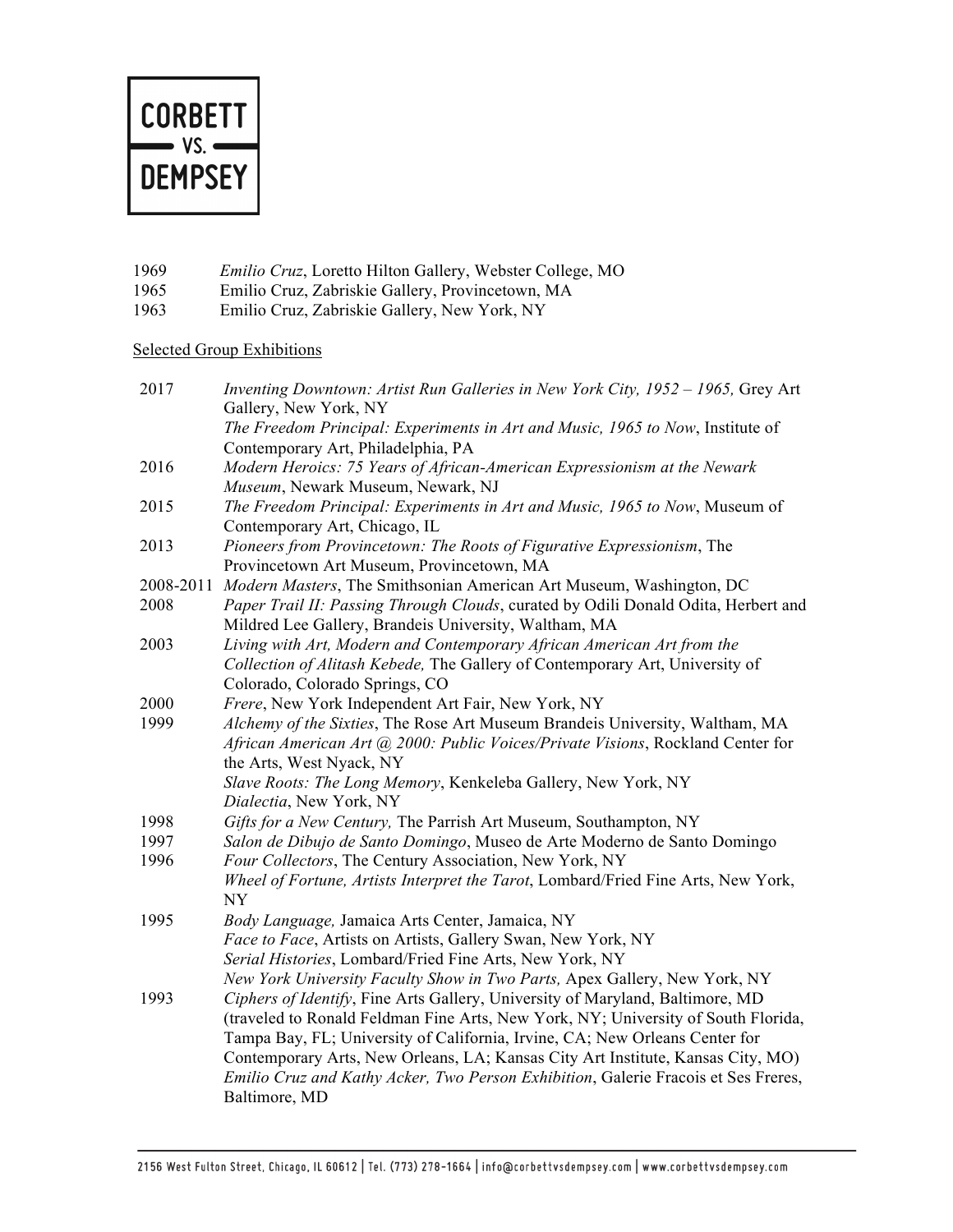# **CORBETT**  $\rightarrow$  VS.  $\rightarrow$ **DEMPSEY**

|      | Current American Identities, Biennial of Painting, Cuenca, Ecuador (traveled to<br>Panama City, Panama; Tegucigalpa, Honduras; San Salvador, El Salvador; San<br>Jose, Costa Rica' Medellin, Columbia; Bogota, Columbia; Montevideo,<br>Uruguay; Asuncion; Paraguay; Santo Domingo, Dominican Republic; Buenos |
|------|----------------------------------------------------------------------------------------------------------------------------------------------------------------------------------------------------------------------------------------------------------------------------------------------------------------|
|      | Aires, Argentina; Merida & Caracas, Venezuela)<br>Artist Respond: The "New World" Question, The Studio Museum in Harlem,<br>New York, NY; New Acquisitions, Wadsworth Athenaeum, Hartford, CT<br>Free Within Ourselves: African American Artists in the Collection or the                                      |
|      | National Museum of American Art, Washington DC; Wadsworth Athenaeum,<br>Hartford, CT; IBM, New York, NY                                                                                                                                                                                                        |
| 1992 | Dream Singers, Storytellers and African American Presence, Jukui Fine Arts                                                                                                                                                                                                                                     |
|      | Museum, Japan; Tokushima Modern Art Museum; Otani Memorial Art                                                                                                                                                                                                                                                 |
|      | Museum; New Jersey State Museum, New Jersey Gallery Revue, Socrates                                                                                                                                                                                                                                            |
|      | Unbound, Socrates Sculpture Park, Long Island City, New York, NY                                                                                                                                                                                                                                               |
|      | Felipe Almada, Emilio Cruz, Edouard Duval-Carrie, 3 Person Show, Porter                                                                                                                                                                                                                                        |
|      | Randall Gallery, La Jolla, CA                                                                                                                                                                                                                                                                                  |
|      | Woven Spirits, G.R. N'Namdi Gallery and the Creative Arts Center of Pontiac,<br>MI                                                                                                                                                                                                                             |
|      | Grass Roots Arts Energy, Socrates Sculpture Park, Long Island City, NY                                                                                                                                                                                                                                         |
| 1991 | Artistas Latino Y Afro Americanos En USA, Museum National DE Bellas<br>Artes, Santiago Chile                                                                                                                                                                                                                   |
| 1990 | Beasts and Dreams, an Artists Place, the Gallery of the Gandy Brodie School<br>of Fine Arts, West Townsend, VT                                                                                                                                                                                                 |
|      | The Decade Show a collaborative exhibition of The Museum of Contemporary<br>Hispanic Art, The New Museum and The Studio Museum in Harlem, New<br>York, NY                                                                                                                                                      |
|      | INTROSPECTIVE: Contemporary Art by Brazilians & Americans '90. The<br>Bronx Museum of the Arts, Bronx, NY; '89 traveled to California AFRO<br><b>American Museum</b>                                                                                                                                           |
| 1989 | Adler Gallery, Los Angeles, CA                                                                                                                                                                                                                                                                                 |
|      | Contemporary Nudes, One Penn Plaza, New York, NY                                                                                                                                                                                                                                                               |
|      | Vero Beach Art Center, Vero Beach, FL                                                                                                                                                                                                                                                                          |
| 1988 | Alice and Look Who Else Through The Looking Glass, Bernice Steinbaum<br>Gallery, New York, NY                                                                                                                                                                                                                  |
|      | Contemporary Art, The Museum of Art, Rhode Island School of Design,<br>Provincetown, RI                                                                                                                                                                                                                        |
|      | 1900 to Now: Modern Art from Rhode Island Collections, The Museum of<br>Rhode Island School of Design, Providence, RI                                                                                                                                                                                          |
| 1987 | South Florida University                                                                                                                                                                                                                                                                                       |
|      | Josiah White Exhibition Center, Jim Thorpe, PA                                                                                                                                                                                                                                                                 |
|      | The Modernist Tradition 1950 - 1980, Portland Museum or Art, ME                                                                                                                                                                                                                                                |
|      | Call to the Wild: Animal Themes in Contemporary Art, Museum of Art, Rhode<br>Island School of Design, Providence, RI                                                                                                                                                                                           |
|      |                                                                                                                                                                                                                                                                                                                |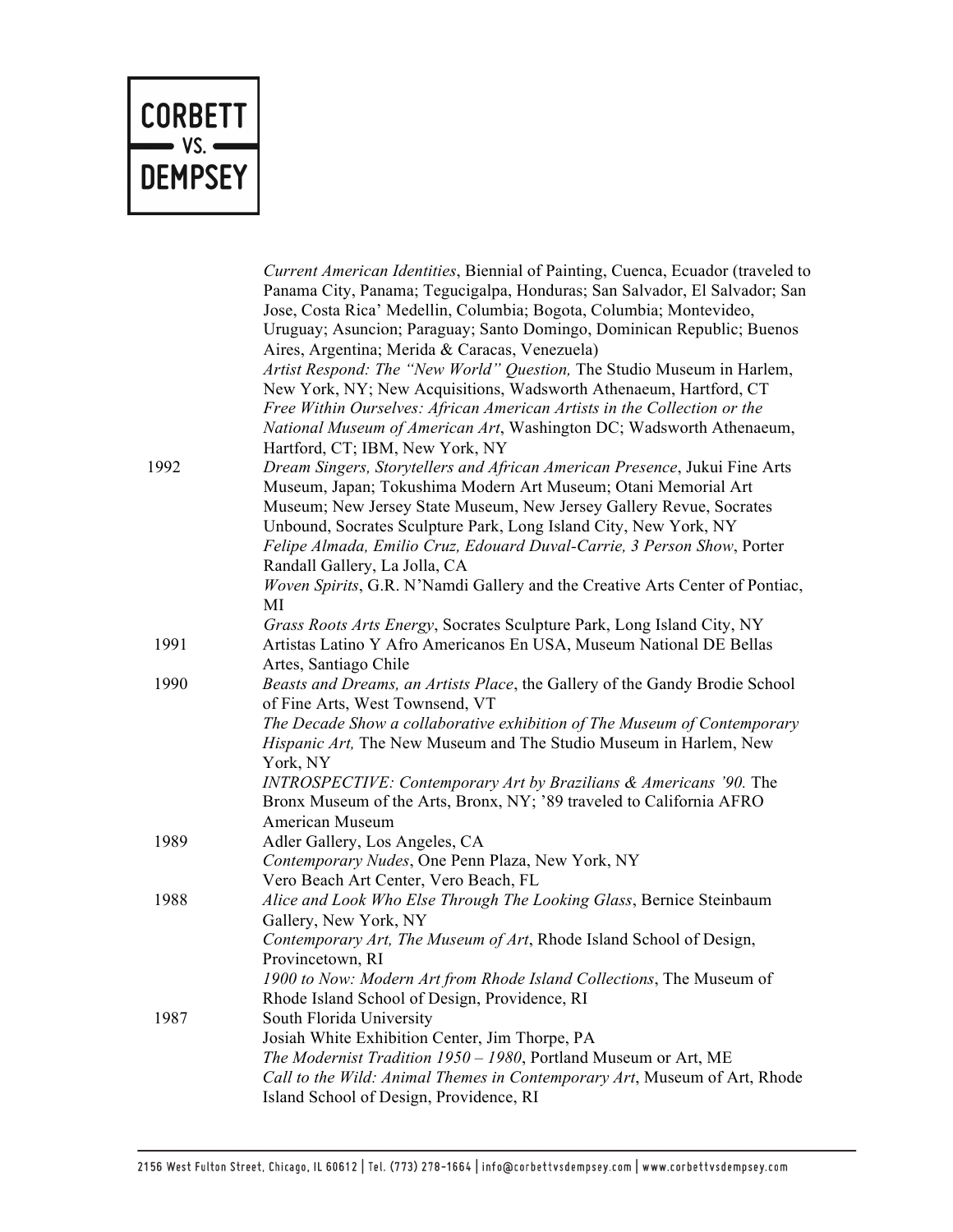

| 1986 | Anita Shapolsky Gallery, New York, NY Kingsborough Community College,             |
|------|-----------------------------------------------------------------------------------|
|      | Brooklyn, NY                                                                      |
|      | The Animal Within, The Rotunda Gallery, New York, NY                              |
|      | Kind of Blue, Museum of the Provincetown Art Association, Provincetown,           |
|      | MA (traveled to Northeastern University, Boston, MA)                              |
|      | Forum Gallery, New York, NY                                                       |
|      | Fetishes, Figures, and Fantasies, Kenkeleba House, New York, NY                   |
|      | Five Expressionist Painters from New York, Newton Arts Center, Newtown,<br>MA     |
|      | Choosing: Changing Perspectives in Modern Art and Art Criticism by Black          |
|      | Americans, Museum of Science and Industry, Chicago, IL                            |
| 1985 | Meeting of the Avant-Garde, Kenkeleba House, New York, NY                         |
|      | 3 Person Show, Hand in Hand Gallery, New York, NY                                 |
|      | A Tribute to Martha Jackson, Arbitrage Gallery, New York, NY (traveling           |
|      | exhibition)                                                                       |
|      | Recent Acquisitions and Notables from the Permanent Collection, The Studio        |
|      | Museum in Harlem, New York, NY                                                    |
| 1984 | Tradition and Conflict: Images of a Turbulent Decade, 1953-1973, The Studio       |
|      | Museum in Harlem, New York, NY (traveling exhibition)                             |
| 1982 | Adler Gallery, Los Angeles, CA                                                    |
| 1981 | Nancy Lurie Gallery, Chicago, IL                                                  |
| 1980 | The Art Institute of Chicago, Chicago, IL                                         |
| 1979 | The Art Institute of Chicago, Chicago, IL                                         |
|      | Hanser Fuller Gallery, San Francisco, CA                                          |
|      | Florida Technological University, Orlando, FL                                     |
| 1976 | Neuberger Museum, State University of New York, Purchase, NY                      |
|      | Museum of Contemporary Art, Chicago IL                                            |
| 1975 | The Classic Revival, Illinois Bell (traveling exhibition; Lobby Gallery, Illinois |
|      | Bell, Chicago; Lakeview Center for the Arts, Peoria, IL: Quincy Art Center,       |
|      | Quincy, IL; Kirkland Gallery, Millikin University, Decatur, IL; Mitchell          |
|      | Museum, Jackson, MI, University Gallery, University of Minnesota, MN              |
|      | (through 1976)                                                                    |
|      | 28 <sup>th</sup> Illinois Invitational, Illionois State Museum, Springfield, IL   |
|      | Women Choose Me, ARC Gallery, Chicago, IL                                         |
|      | Art In the Business Environment, Leverhouse, New York, NY                         |
|      | The Other Tradition, Michael Wyman Gallery, Chicago, IL                           |

## Awards & Grants

| 1998 | Doing Art Together |
|------|--------------------|
|------|--------------------|

1996 Youth Friends Award, The School Art League